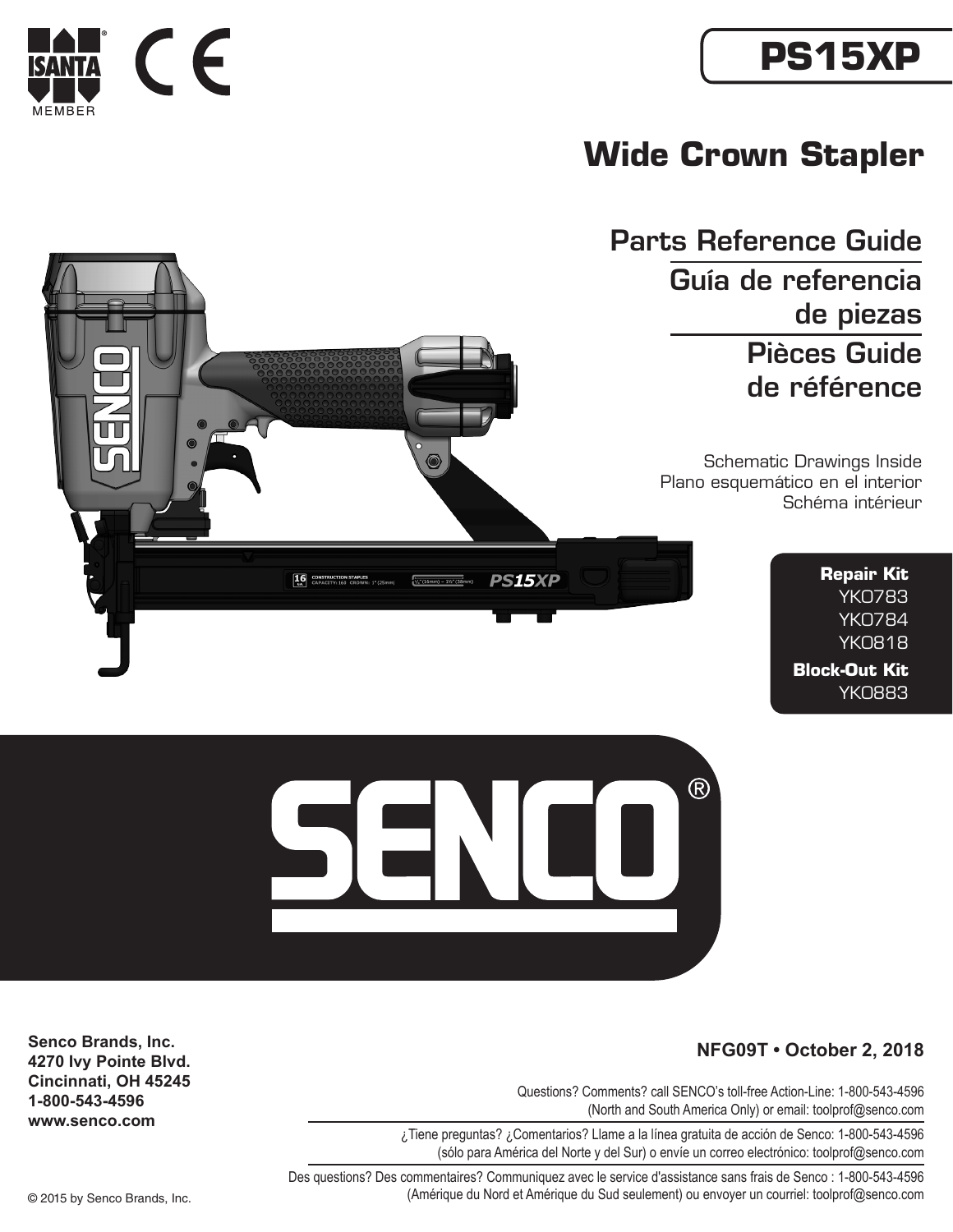

i

### ###

### KB6690

### BC0727

£,

### AC0463

KB6666

KB6689

AB0219

# ## ### KB6671

### AA0175

### BC0737

### LB1271

# ### LB1215

# ### LB1216

### BC0728

### BC0729

# ### LB1213



# = Contents of YK0783 Kit

Tool # Model<br>9T0001N Conta 9T0001N Contact-Actuation<br>9T2001N Contact-Actuation Contact-Actuation **A**

EA0229 Standard Piston Driver Assembly EA0389 3/16" Longer Piston Driver Assembly

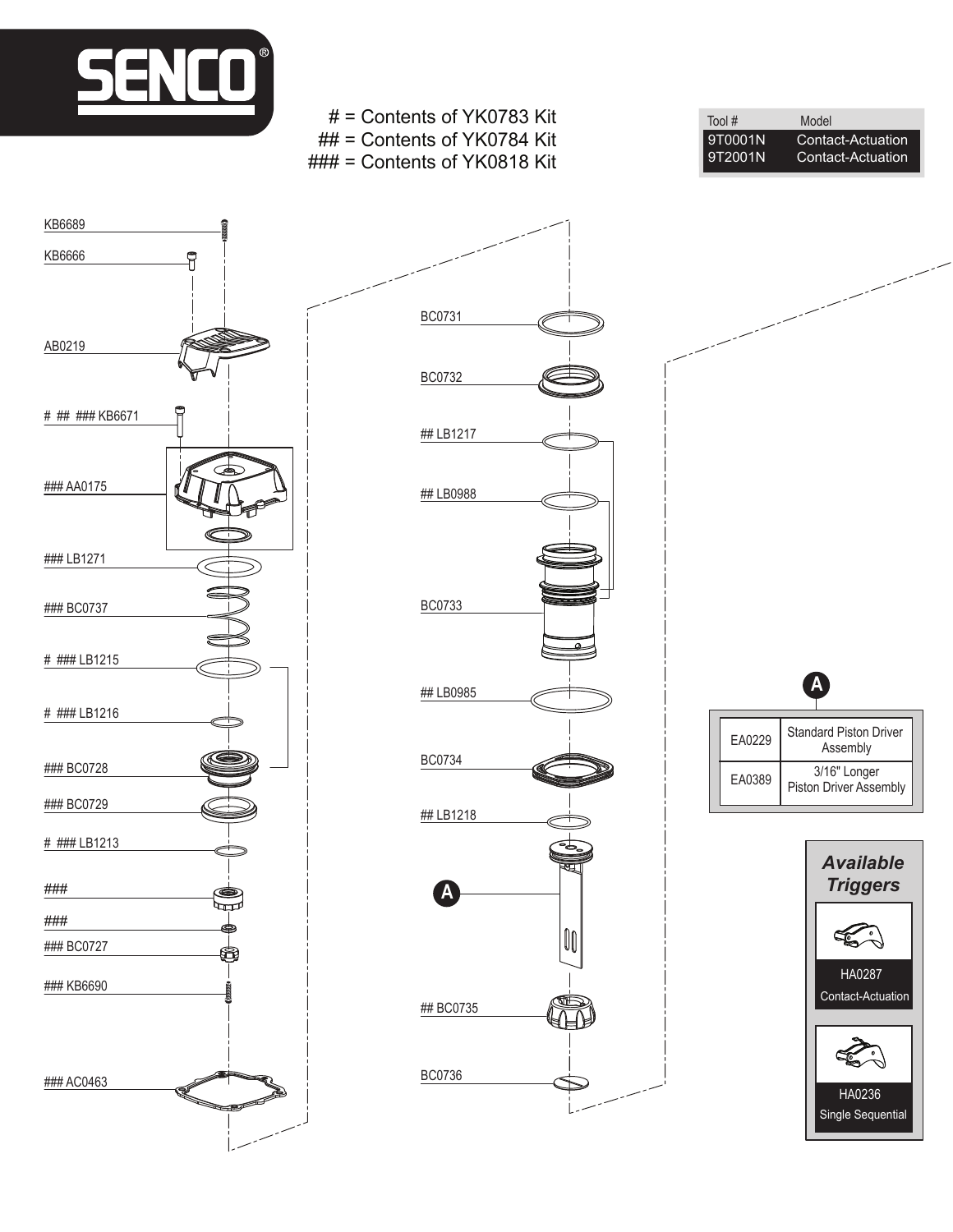### **Wide Crown Stapler** *PS15XP*